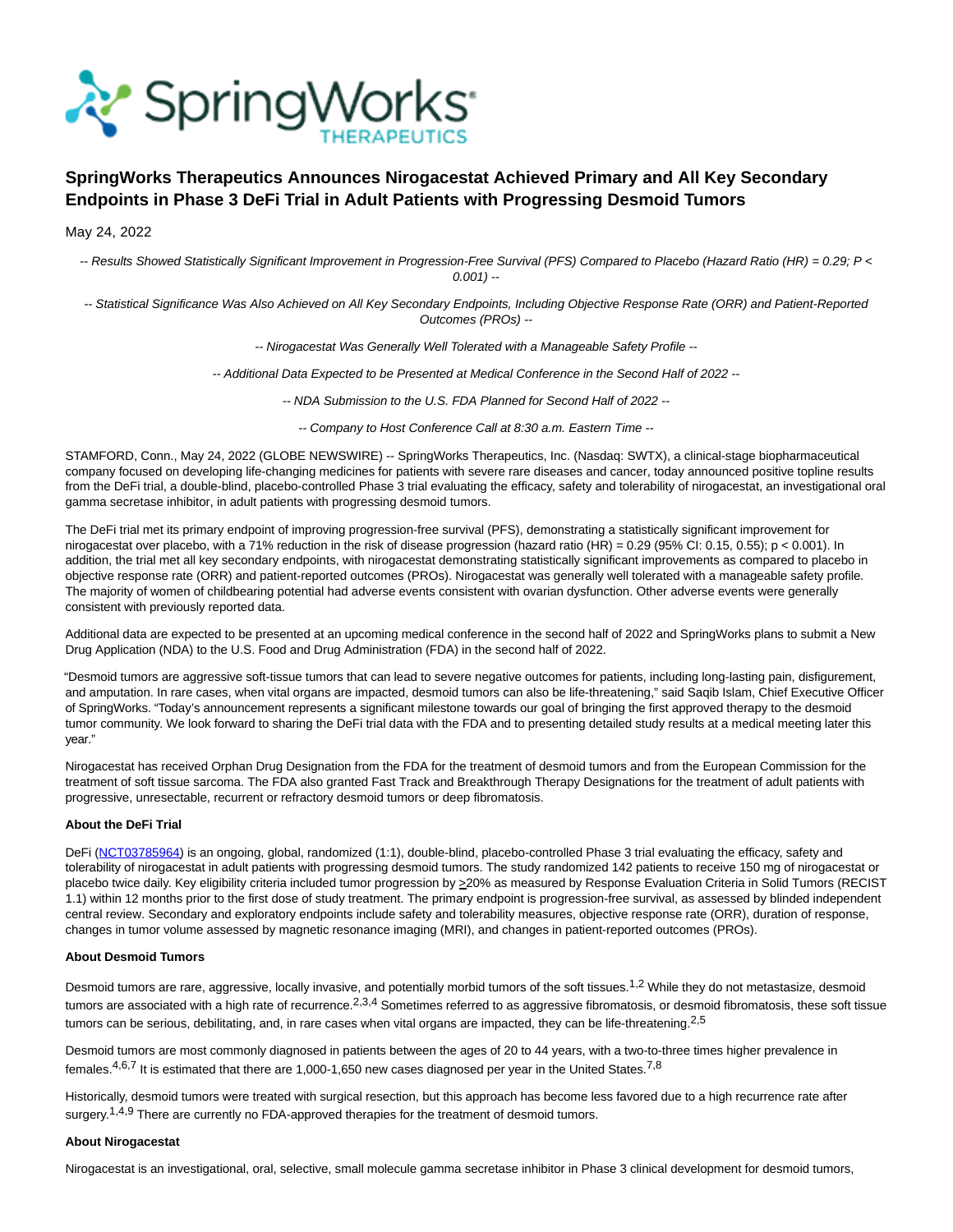which are rare and often debilitating and disfiguring soft-tissue tumors. Gamma secretase cleaves multiple transmembrane protein complexes, including Notch, which is believed to play a role in activating pathways that contribute to desmoid tumor growth.

In addition, gamma secretase has been shown to directly cleave membrane-bound B cell maturation antigen (BCMA), resulting in the release of the BCMA extracellular domain, or ECD, from the cell surface. By inhibiting gamma secretase, membrane-bound BCMA can be preserved, increasing target density while reducing levels of soluble BCMA ECD, which may serve as decoy receptors for BCMA-directed therapies. Nirogacestat's ability to enhance the activity of BCMA-directed therapies has been observed in preclinical models of multiple myeloma. SpringWorks is evaluating nirogacestat as a BCMA potentiator and has eight collaborations with industry-leading BCMA developers to evaluate nirogacestat in combinations across modalities, including with an antibody-drug conjugate, two CAR T cell therapies, three bispecific antibodies and a monoclonal antibody. SpringWorks has also formed research collaborations with Fred Hutchinson Cancer Research Center and Dana-Farber Cancer Institute to further characterize the ability of nirogacestat to modulate BCMA and potentiate BCMA-directed therapies using a variety of preclinical multiple myeloma models.

## **Conference Call Details**

SpringWorks will host a conference call and webcast today, Tuesday, May 24, 2022, at 8:30 a.m. Eastern Time to discuss the DeFi trial data. Participants can listen to the call by dialing +1 (844) 946-0285 (domestic) or +1 (602) 585-9676 (international) and providing the conference ID 2268304. A live webcast presentation can be accessed through the Investors & Media section of the Company's website at [https://ir.springworkstx.com.](https://www.globenewswire.com/Tracker?data=tRdy8DKQZ1Z9Xmydkmmp4MzS2OhUkaDiYzyFor9BVotayZHQiXttSyhM6vXXGokorui94oWTYLhCxbdCCmtRSzZ5VoNJ0b3fArCnEpH_rFg=) A replay of the webcast will be available on the SpringWorks website for a limited time following the event.

## **About SpringWorks Therapeutics**

SpringWorks is a clinical-stage biopharmaceutical company applying a precision medicine approach to acquiring, developing and commercializing life-changing medicines for patients living with severe rare diseases and cancer. SpringWorks has a differentiated targeted oncology portfolio of small molecule product candidates and is advancing 18 development programs, including two potentially registrational clinical trials in rare tumor types as well as several programs addressing highly prevalent, genetically defined cancers. SpringWorks' strategic approach and operational excellence in clinical development have enabled it to rapidly advance its two lead product candidates into late-stage clinical trials while simultaneously entering into multiple shared-value partnerships with innovators in industry and academia to expand its portfolio and create more solutions for patients with cancer. For more information, visit [www.springworkstx.com a](https://www.globenewswire.com/Tracker?data=8nf0sxwGB3z5fEU1J1Aj4ZxBDyfLVO8pj7tfsZxBf4Op3-z9HqOlrWoyW67uvfGYw89lZgK1eQltuQEq1LnNzQcint4KJYCz-JSHx3cBops=)nd follow @SpringWorksTx on [Twitter a](https://www.globenewswire.com/Tracker?data=iDHoyw-NoVSgpz2-1cd692oXcgLXWEDN8KXjLCOPjh8QJR_1Pe0gR9uv--OxHlGnOY1dRmrf3Fb2CxAdEHnJ5A==)n[d LinkedIn.](https://www.globenewswire.com/Tracker?data=DSaHq9VUeNUuyJ62sby6KbFvCYcJbOPEXhy23ZFJETOLX8mdxbGic7qMclzrL_XP7DwktDmE-1mmpJ-Ts1PrfzkQcJDSODwVebKGVnxQN5zspIbtQ5JECSChj7NuHZDO)

#### **SpringWorks Forward-Looking Statements**

This presentation contains "forward-looking statements" within the meaning of the Private Securities Litigation Reform Act of 1995, as amended, relating to our business, operations, and financial conditions, including, but not limited to, current beliefs, expectations and assumptions regarding the future of our business, future plans and strategies, our development plans, our preclinical and clinical results, our plans to report additional data from the Phase 3 DeFi clinical trial at an upcoming medical conference, the potential for the results of the Phase 3 DeFi clinical trial to support an NDA submission, the timing of our planned NDA submission for nirogacestat, and our plans for seeking regulatory approval for and making nirogacestat available to desmoid tumor patients, if approved, as well as relating to other future conditions. Words such as, but not limited to, "look forward to," "believe," "expect," "anticipate," "estimate," "intend," "plan," "would," "should" and "could," and similar expressions or words, identify forward-looking statements. New risks and uncertainties may emerge from time to time, and it is not possible to predict all risks and uncertainties. Any forward-looking statements in this press release are based on management's current expectations and beliefs and are subject to a number of risks, uncertainties and important factors that may cause actual events or results to differ materially from those expressed or implied by any forward-looking statements contained in this press release, including, without limitation, risks relating to: (i) the success and timing of our product development activities, including the initiation and completion of SpringWorks' clinical trials, (ii) the fact that topline or interim data from the Phase 3 DeFi trial or other clinical studies may not be predictive of the final or more detailed results of such study, or the results of other ongoing or future studies, (iii) the success and timing of our collaboration partners' ongoing and planned clinical trials, (iv) the timing of our planned regulatory submissions and interactions, including the NDA for nirogacestat planned for the second half of 2022 and the timing and outcome of decisions made by the U.S. Food and Drug Administration (FDA) and other regulatory authorities, investigational review boards at clinical trial sites and publication review bodies; (v) whether FDA or other regulatory authorities will require additional information or further studies, or may fail or refuse to approve or may delay approval of our drug candidates, including nirogacestat and mirdametinib, (vi) our ability to obtain and maintain regulatory approval of any of our product candidates, (vii) our plans to research, discover and develop additional product candidates, (viii) our ability to enter into collaborations for the development of new product candidates, (ix) our ability to establish manufacturing capabilities, and our and our collaboration partners' abilities to manufacture our product candidates and scale production, (x) our ability to meet any specific milestones set forth herein, and (xi) uncertainties and assumptions regarding the impact of the COVID-19 pandemic on SpringWorks' business, operations, clinical trials, supply chain, strategy, goals and anticipated timelines.

Except as required by applicable law, we do not plan to publicly update or revise any forward-looking statements contained herein, whether as a result of any new information, future events, changed circumstances or otherwise. Although we believe the expectations reflected in such forward-looking statements are reasonable, we can give no assurance that such expectations will prove to be correct. Accordingly, readers are cautioned not to place undue reliance on these forward-looking statements.

For further information regarding the risks, uncertainties and other factors that may cause differences between SpringWorks' expectations and actual results, you should review the "Risk Factors" in Item 1A of Part I of SpringWorks' Quarterly Report on Form 10-Q for the quarter ended March 31, 2022, as well as discussions of potential risks, uncertainties and other important factors in SpringWorks' subsequent filings.

# **Contacts:**

Kim Diamond Vice President, Communications and Investor Relations Phone: 203-561-1646 Email[: kdiamond@springworkstx.com](https://www.globenewswire.com/Tracker?data=7in3mVxwxlNZs4Hjaoyp5CUHfcwYAvZu2ddUK2JMHhViFnRQFR_fgTU5FhoFj-FV-sdT0N3lg_JzXD6vk4MFGyo1st72HBLR_r5R_UDLybopgk37kJM9f4MmaRncSsy-)

Samantha Hilson Sandler Director, Investor Relations Phone: 203-461-5501 Email[: samantha.sandler@springworkstx.com](https://www.globenewswire.com/Tracker?data=Xcnih9ooYMRAlF6lTePvCi1yjjFmHcIXF7LVMtgxyZ9Eu6bO0du_gBVhECHa49aPErBlNI4rZ6DwPoKn1kC4BxPEVLZFJ5M-T_ooX39mzvc7ZPR_N6zno_gjY99p00_WhAOJhvKI6h9lEA-0mwFSlg==) 

**References**